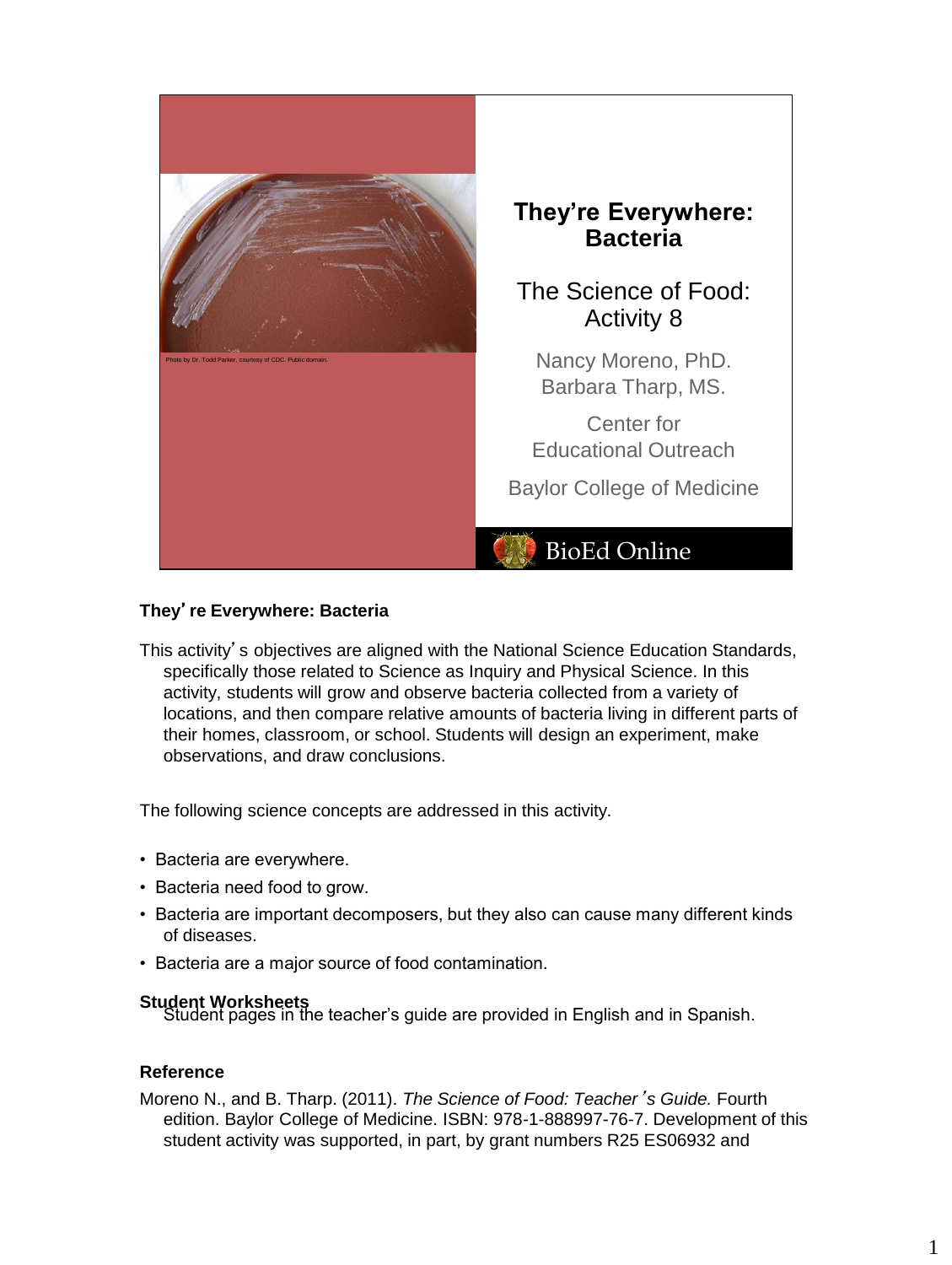R2510698 from the National Institute of Environmental Health Sciences of the National Institutes of Health to Baylor College of Medicine.

# **Image Reference**

Photo of Brucella bacteria (which can be found in contaminated milk) by Dr. Todd Parker. Image courtesy of the CDC\12289. Public domain. http://www.cdc.gov

## **Key Words**

food, food safety, bacteria, illness, food-borne illness, sick, infection, infect,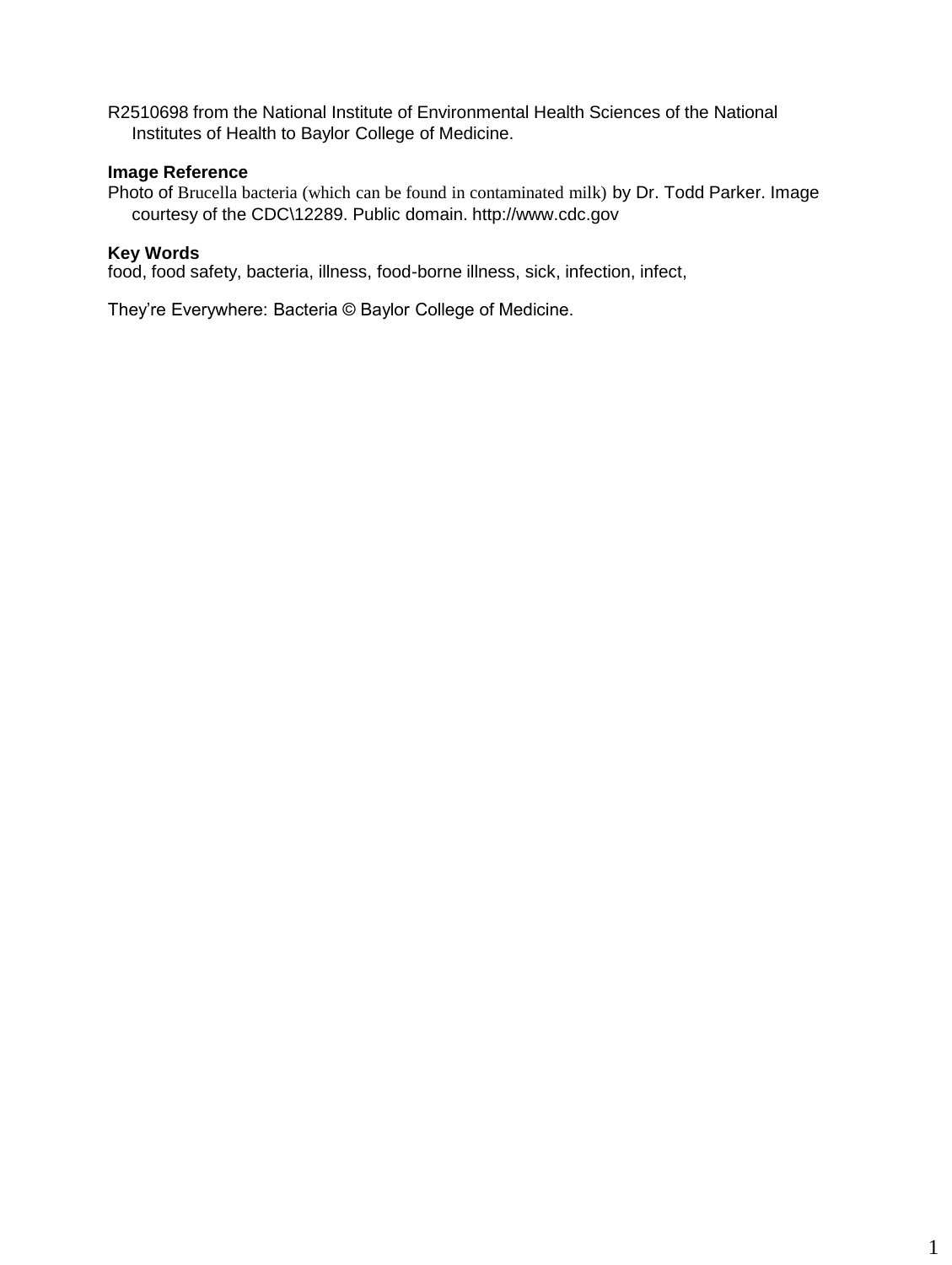

# **Materials**

Have students work in groups 2-4.

# **Per Group of Students**

- 6 cotton swabs
- 3 sterilized petri dishes (see Se-up)
- Distilled or boiled water (for swabs)
- Masking tape for labeling and sealing petri dishes
- Nutrient agar (order from a science supply vendor)
- Pen or markers

#### **Setup**

•Prepare the petri dishes for students before class begins. Warm the nutrient agar in a pan of boiling water or in a microwave oven until it melts (about 60° C). To avoid condensation in the dishes, let the agar cool slightly before use.

•Open each petri dish, pour in enough agar to cover the bottom and immediately replace the cover. Store the petri dishes upside down, and let the agar solidify before use.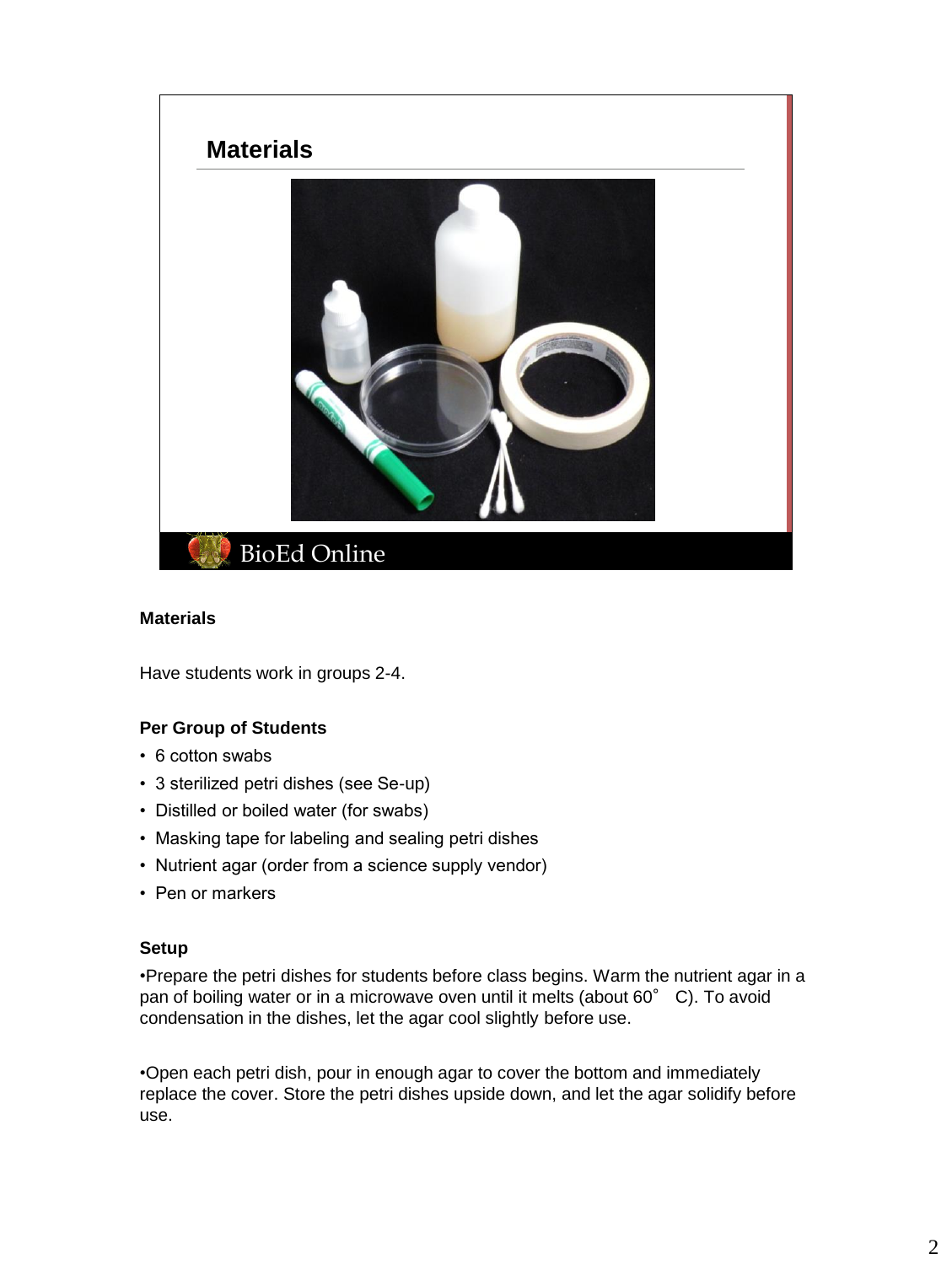•As an alternative to agar, bacteria can be grown on potato slices. Boil whole potatoes until they are almost soft. Using a clean, dry knife, cut potatoes into 1/4-inch slices and place each slice in a petri dish or a clean re-sealable plastic bag.

# **Safety Notes**

- 1.Do not let students test saliva, tears or any other body fluids.
- 2.Do not let students open the petri dishes once they have been closed.
- 3.Refer to the teacher's guide for proper disposal of materials.

# **Reference**

Moreno N., and B. Tharp. (2011). *The Science of Food: Teacher*'*s Guide.* Fourth edition. Baylor College of Medicine. ISBN: 978-1-888997-76-7. Development of this student activity was supported, in part, by grant numbers R25 ES06932 and R2510698 from the National Institute of Environmental Health Sciences of the National Institutes of Health to Baylor College of Medicine.

# **Image Reference**

Photo by Christopher Burnett © Baylor College of Medicine.

# **Key Words**

materials list, materials needed,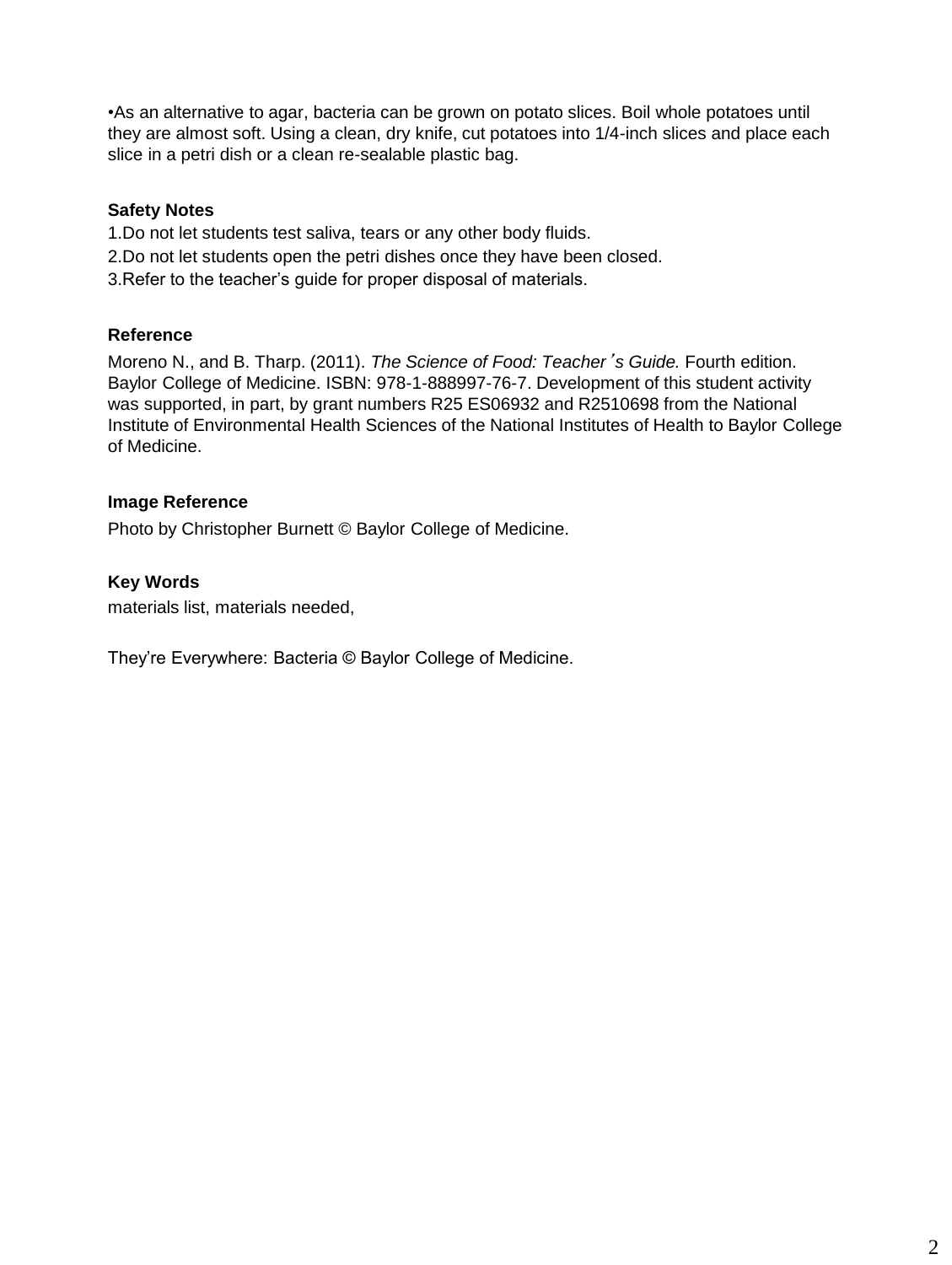

# **Science Safety Considerations**

Students always must think about safety when conducting science investigations. This slide may be used to review safety with your class prior to beginning the activity.

*Safety first!*

•Always school district and school science laboratory safety guidelines.

•Have a clear understanding of the investigation in advance.

- •Practice any investigation with which you are not familiar before conducting it with the class.
- •Make sure appropriate safety equipment, such as safety goggles, is available.
- •Continually monitor the area where the investigation is being conducted.

# **Safety Notes**

- 1.Do not let students test saliva, tears or any other body fluids.
- 2.Do not let students open the petri dishes once they have been closed.

# **References**

1.Dean R., M. Dean, and L. Motz. (2003). *Safety in the Elementary Science Classroom*. National Science Teachers Association.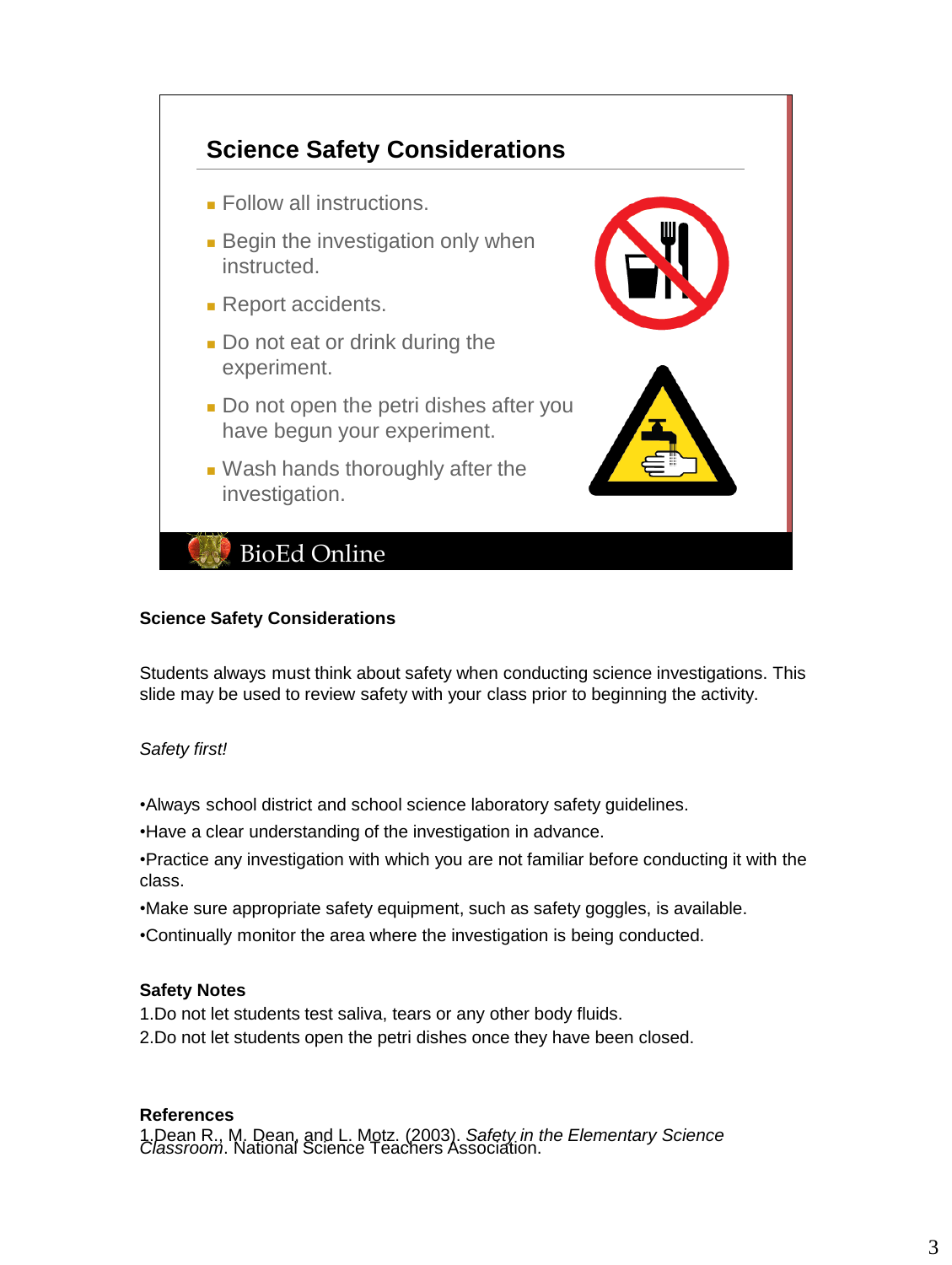2. Moreno N., and B. Tharp. (2011). The Science of Food Teacher's Guide. Fourth edition.<br>Baylor College of Medicine. ISBN: 978-1-888997-76-7. Development of this student activity<br>was supported, in part, by grant numbers R2

### **Key Words**

food, bacteria, bacterium, contaminate, contaminated, contamination, spoil, spoiled, slime, sick, sickness, food poisoning, food safety, E. coli,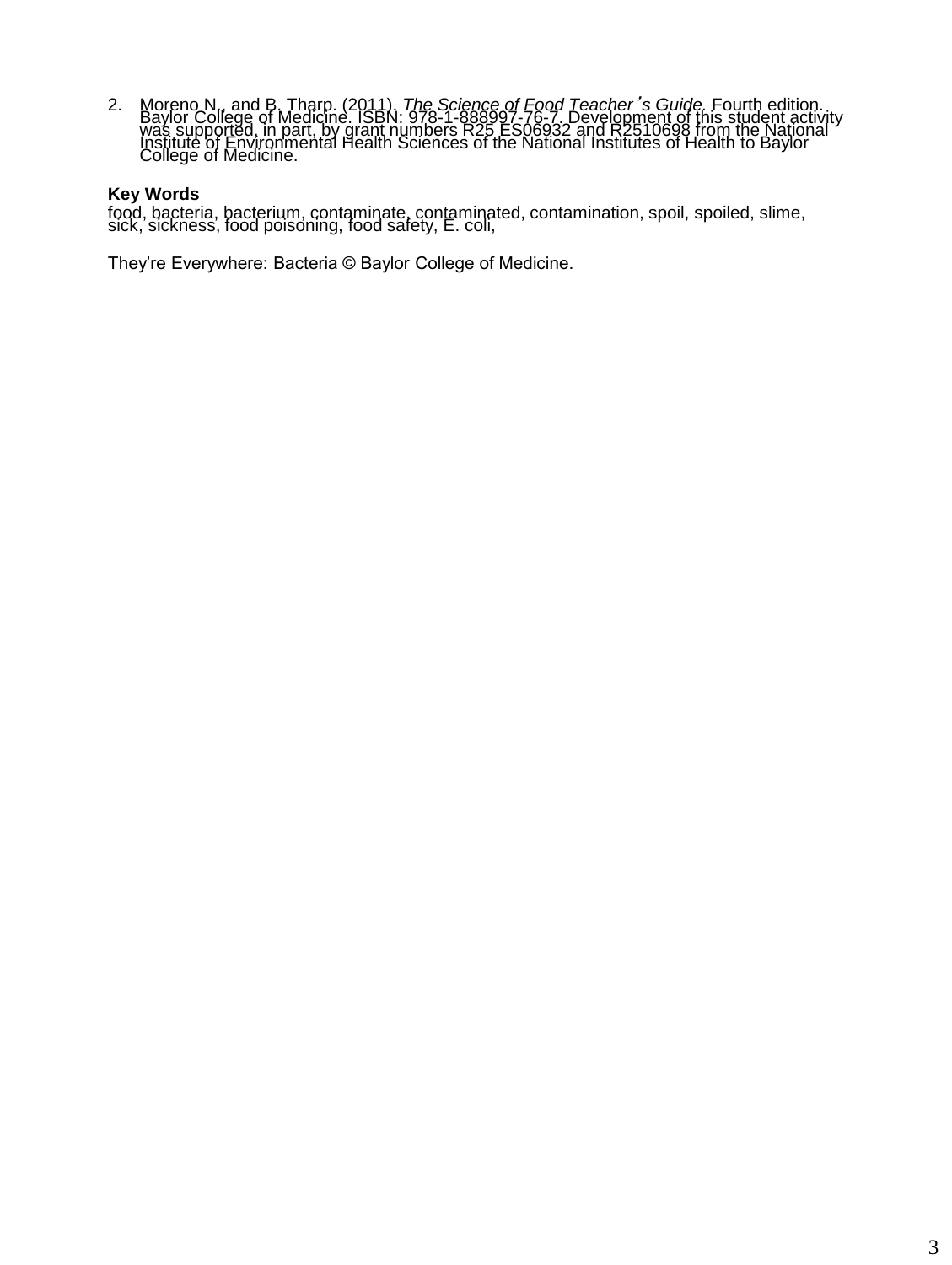

# **Are Bacteria Good or Bad?**

Begin this activity by asking the class, *Are bacteria good or bad?* Help students understand that some bacteria can be harmful to humans and animals, while other bacteria are helpful. For example, bacteria growing on spoiled food might make us sick. However, bacteria in our intestines play an important role in helping to break down large food molecules during digestion.

**bacteria.** 

Tell students that this activity will focus on bacteria—tiny microorganisms present everywhere. Ask students to mention what they know or have heard about bacteria. List their ideas on the board.

Point out that bacteria are a major source of food contamination, and mention that students will grow bacteria and investigate where they might be present. Ask, *Can we see bacteria? How might we be able to find out where in the classroom or the school has the most bacteria?* Tell students that one way to study bacteria is to let them grow until they form a clump that is large enough to see.

#### **Reference**

Moreno N., and B. Tharp. (2011). *The Science of Food: Teacher*'*s Guide.* Fourth edition. Baylor College of Medicine. ISBN: 978-1-888997-76-7. Development of this student activity was supported, in part, by grant numbers R25 ES06932 and R2510698 from the National Institute of Environmental Health Sciences of the National Institutes of Health to Baylor College of Medicine.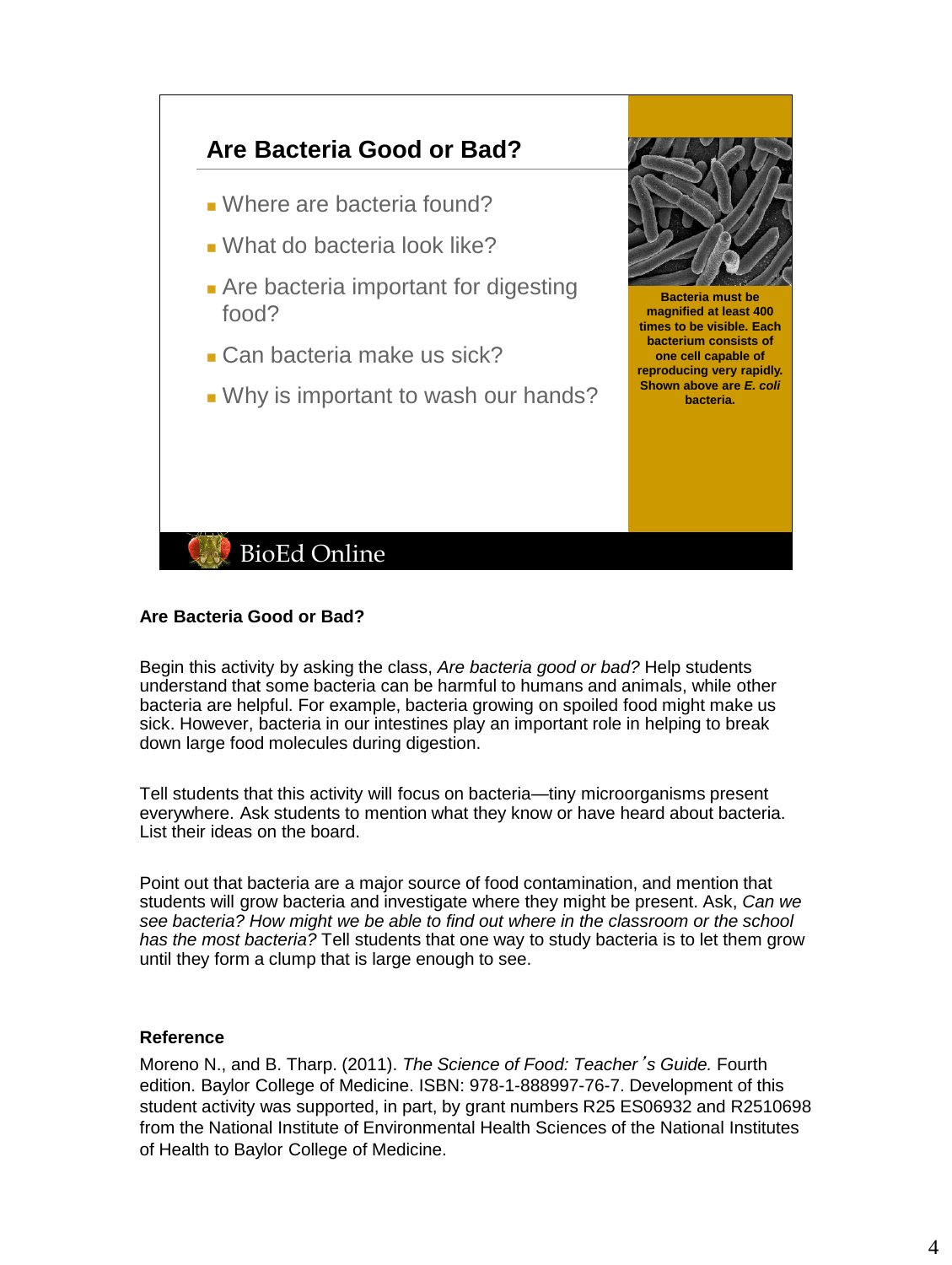### **Image Reference**

Photo of E. coli courtesy of the Rocky Mountain Laboratories, National Institute of Allergy and Infectious Diseases, NIH. Public domain. http://commons.wikimedia.org/wiki/File:EscherichiaColi\_NIAID.jpg

## **Key Words**

food, bacteria, bacterium, contaminate, contaminated, contamination, spoil, spoiled, slime, sick, sickness, food poisoning, food safety, E. coli,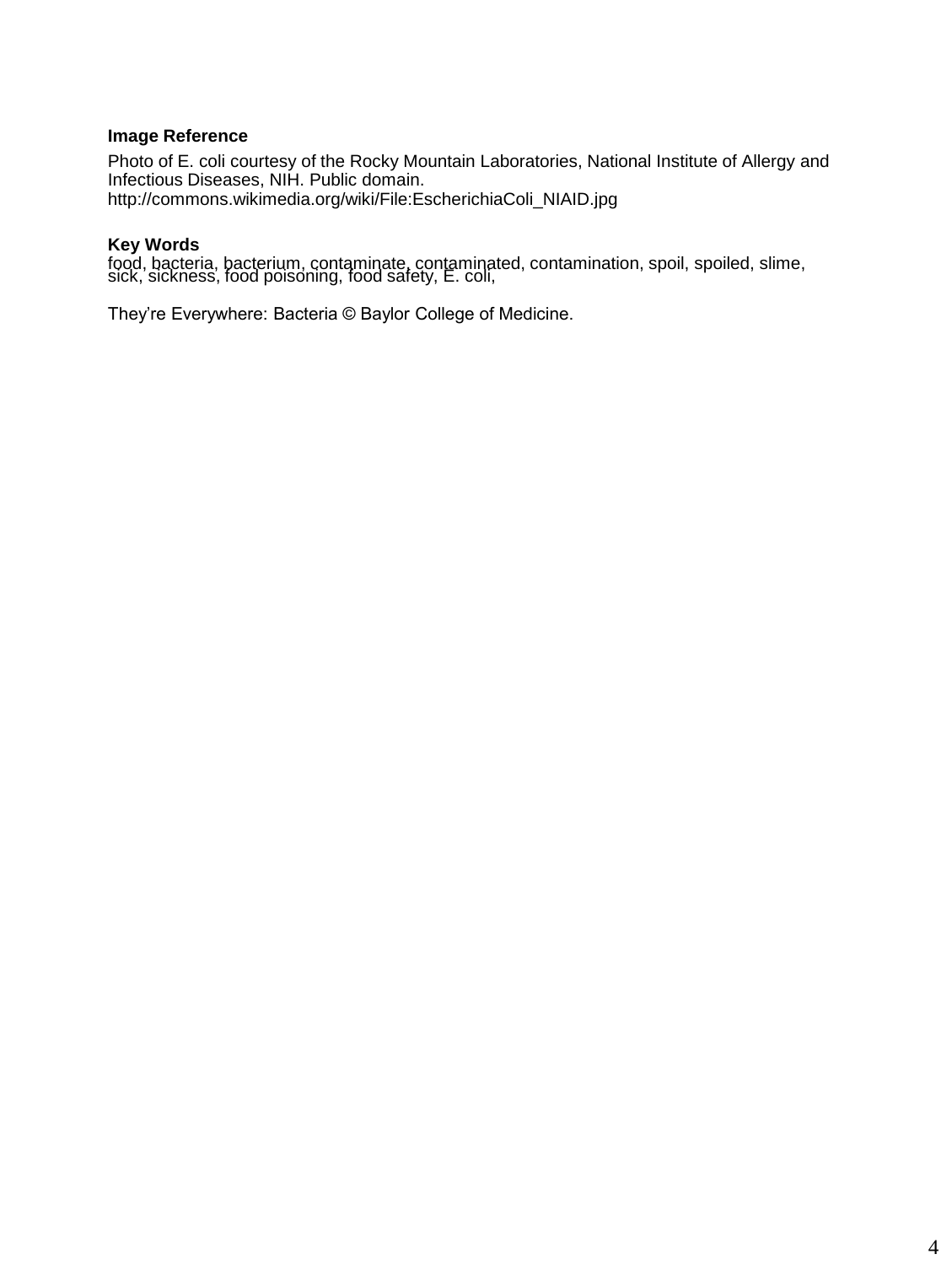

## **Session 1: Setting Up**

In this activity, students will observe bacteria and compare relative amounts of bacteria living in different parts of the classroom or the school. Overall, students will discover that bacteria grow in many locations.

#### **Safety Notes**

1.Do not let students test saliva, tears or any other body fluids. 2.Do not let students open the petri dishes once they have been closed.

Have each student group select two places of the classroom or school that they would like to test for the presence of bacteria. Possibilities include the floor, doorknob, unwashed hands, rinsed hands, hands washed with soap and water, etc.

Have each group list the places it plans to test and write a prediction of what it expects to find in those locations. For example, a group might predict that a sample from unwashed hands will have more bacteria than a sample from washed hands.

Give each group three petri dishes. Two dishes will be used for studying bacterial samples; these should be labeled with the locations from which the samples will be collected. The third dish will be a control, and should be labeled as such.

### **Reference**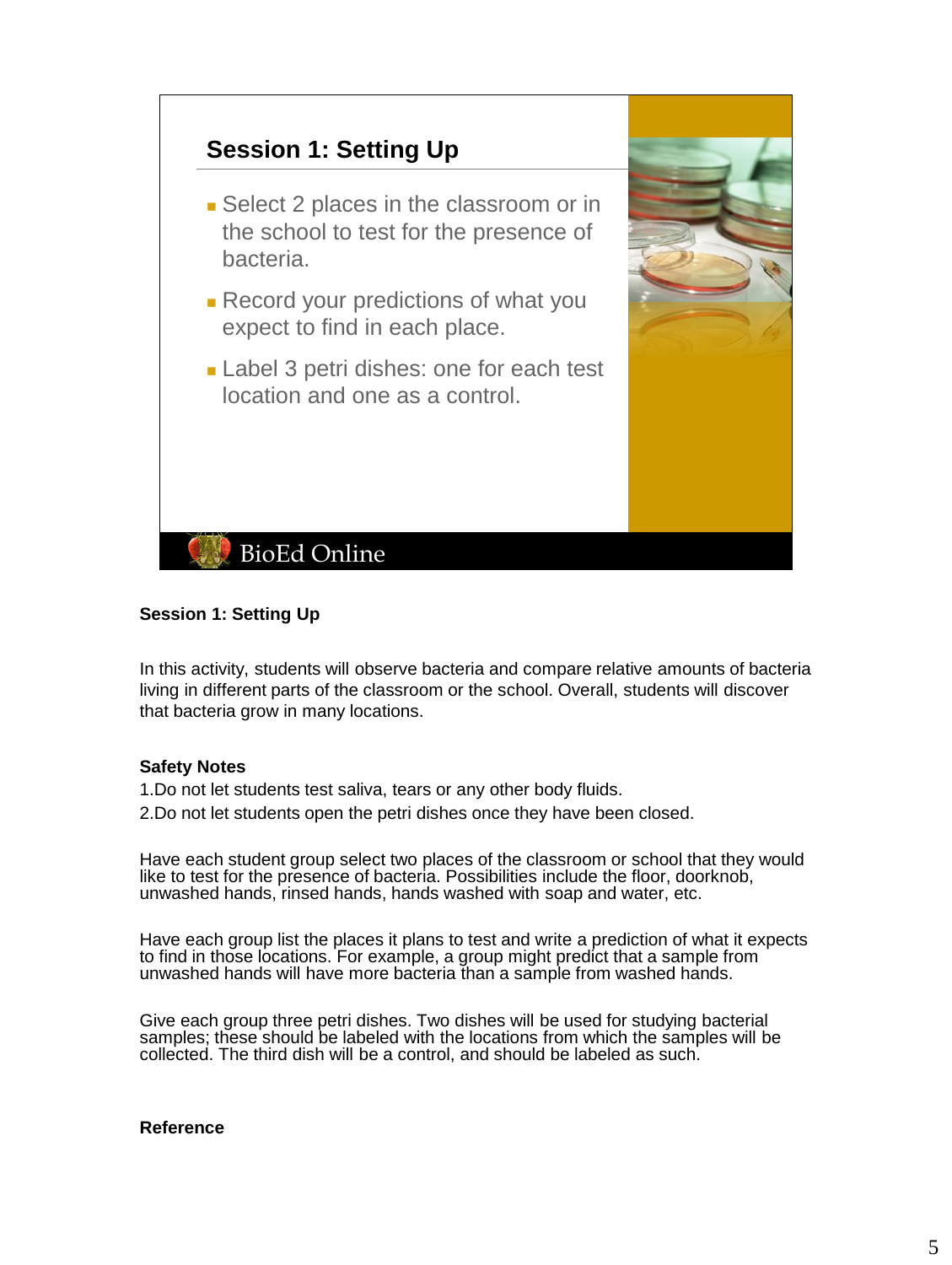Moreno N., and B. Tharp. (2011). *The Science of Food: Teacher*'*s Guide.* Fourth edition. Baylor College of Medicine. ISBN: 978-1-888997-76-7. Development of this student activity was supported, in part, by grant numbers R25 ES06932 and R2510698 from the National Institute of Environmental Health Sciences of the National Institutes of Health to Baylor College of Medicine.

# **Image Reference**

Microsoft Office Clip Art.

# **Key Words**

lesson, experiment, food, bacteria, bacterium, contaminate, contaminated, contamination, spoil, spoiled, slime, sick, sickness, food poisoning, food safety, E. coli,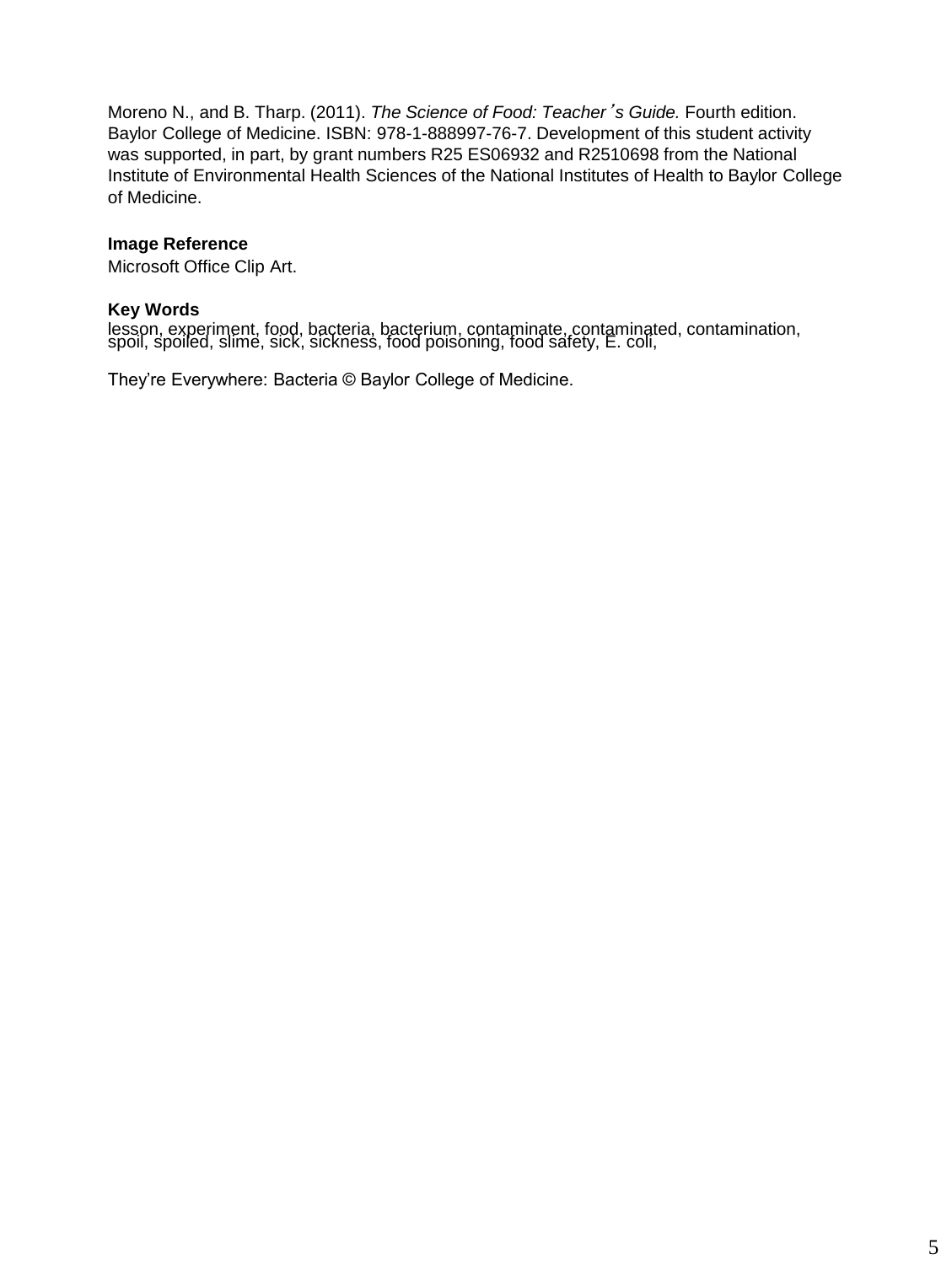

#### **Session 2: Procedure and Observations**

#### **Safety Notes**

1.Do not let students test saliva, tears or any other body fluids.

2.Do not let students open the petri dishes once they have been shut.

Direct students to collect samples from the areas they have chosen using clean cotton swabs dipped in distilled or boiled water. Students should rub each swab several times over the area to be tested and then gently rub the swab in a zig-zag pattern over the surface of the gel mixture in the bottom of the appropriate petri dish. Instruct students to open the dishes only enough to swab the gel surface. The control dish should be rubbed (inoculated) with a clean, moist swab.

Tape each group's petri dishes closed and store the dishes upside down. If possible, have students observe their cultures every day for 1–3 days. After about three days, have students record their detailed observations.

### **Reference**

Moreno N., and B. Tharp. (2011). *The Science of Food: Teacher*'*s Guide.* Fourth edition. Baylor College of Medicine. ISBN: 978-1-888997-76-7. Development of this student activity was supported, in part, by grant numbers R25 ES06932 and R2510698 from the National Institute of Environmental Health Sciences of the National Institutes of Health to Baylor College of Medicine.

# **Key Words**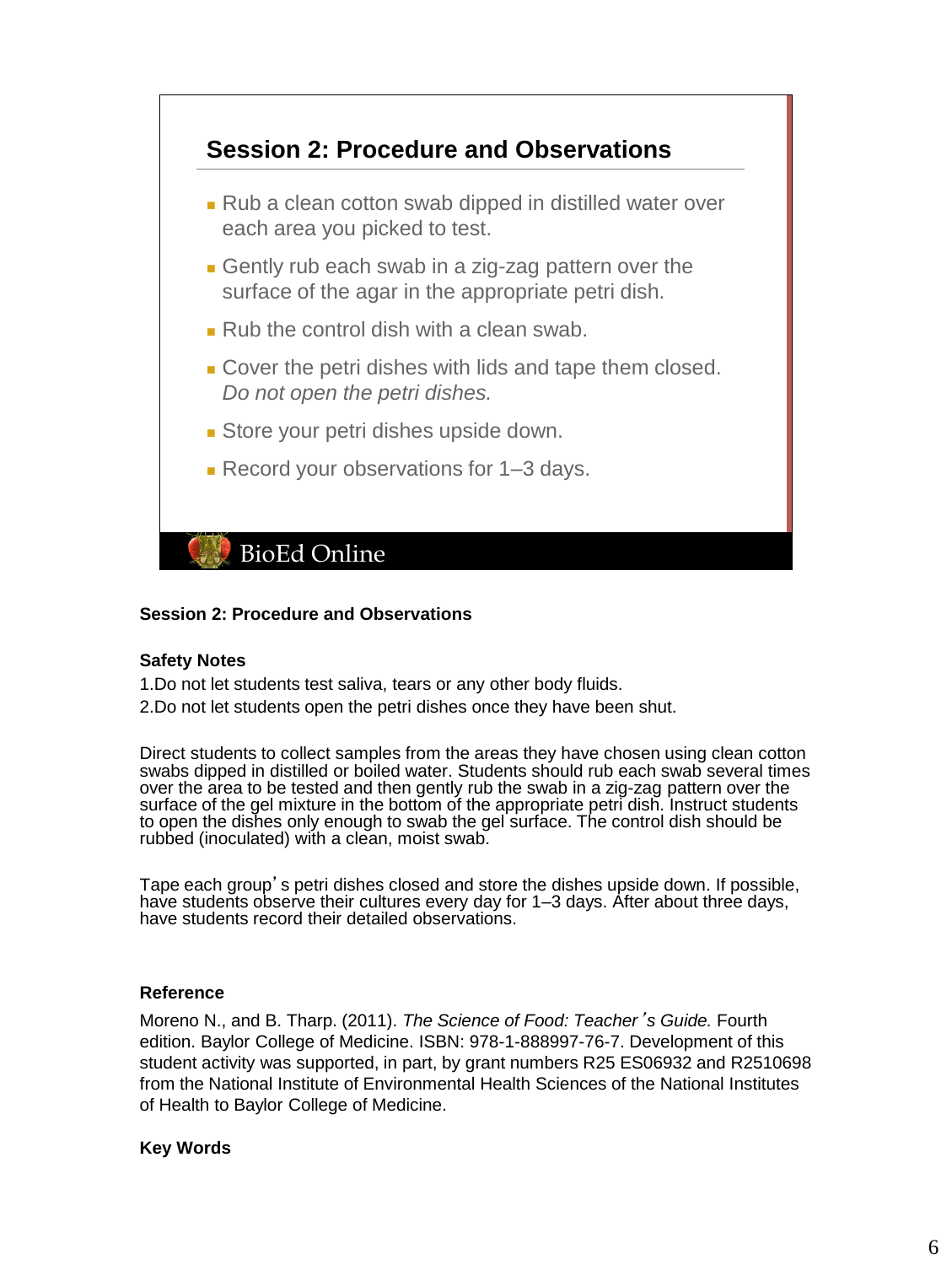lesson, experiment, food, bacteria, bacterium, contaminate, contaminated, contamination, spoiled, slime, sick, sickness, food poisoning, food safety, E. coli,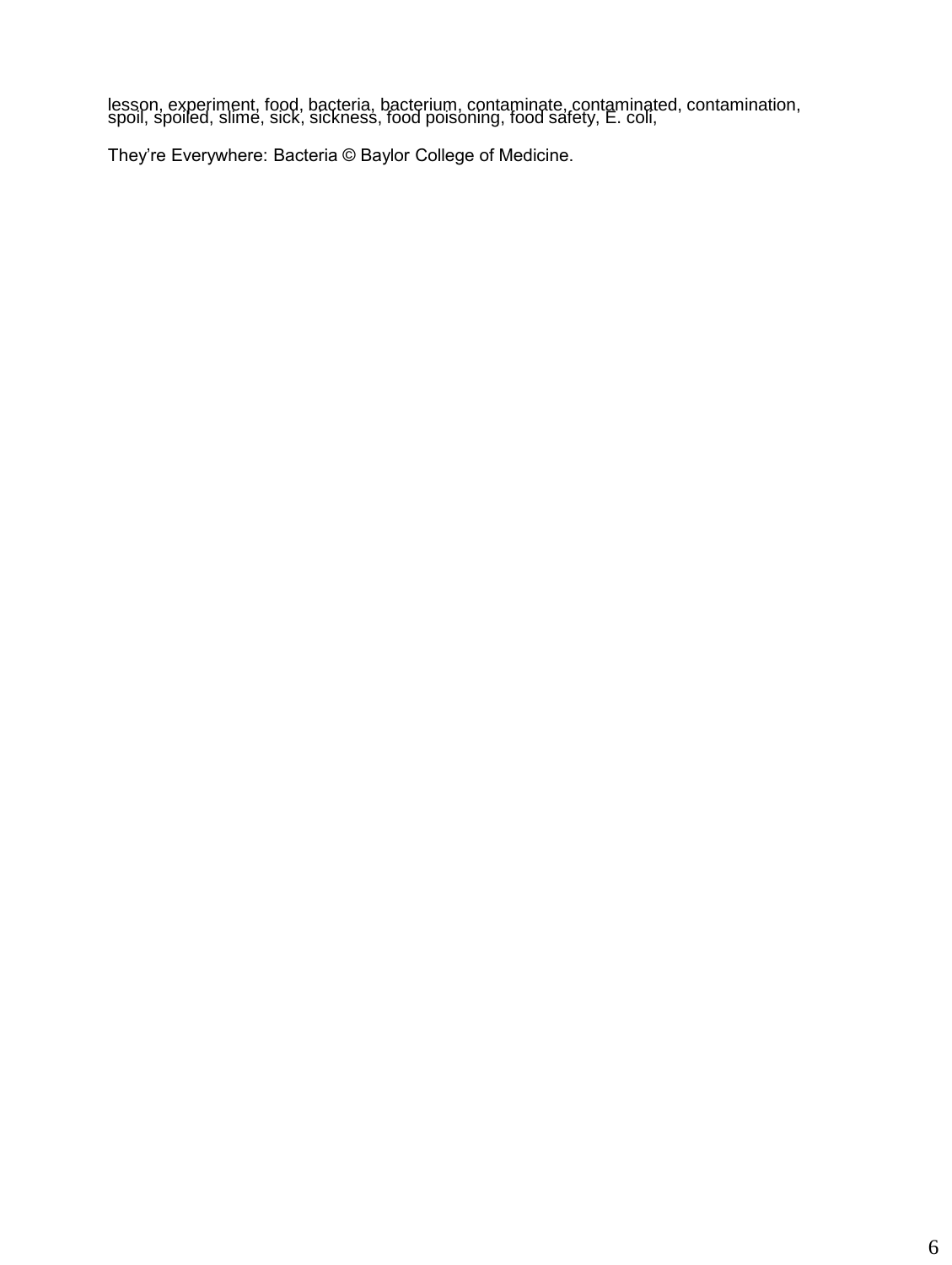

## **Let**'**s Talk About It**

This activity allows students to observe bacteria and to compare relative amounts of bacteria living in a variety of common places. Students will discover that bacteria grow almost everywhere.

Ask, *What has changed inside your petri dishes?* Bacteria will discolor the surface of the gel and form smooth, wrinkly or slimy blotches (called colonies) of different colors. Fungi, which form fuzzy colonies, also may be present. Have students decide how many different kinds of organisms might be growing on their gels, based on differences they can observe. Do not allow students to open the dishes.

Next, have students decide whether some sample sources had more bacteria than others by counting the number of colonies and/or by comparing the sizes of colonies in each petri dish. Have groups record their observations and conclusions, and then share their results with the rest of the class. Based on the results, instruct students to decide which locations have the most bacteria, and which have the least.

Ask, *If there are bacteria all around us, why aren*'*t we all sick? Do all bacteria make us sick? What about the gel in the petri dishes—would you want to eat it? Do you think it is good (safe? healthy?) to have bacteria growing in our food?* Help students understand that contamination of food by bacteria can cause serious health problems.

Ask students for suggestions about how to keep food clean. Possibilities include: using clean hands and utensils for food preparation, keeping food covered and refrigerated until used, and cooking food thoroughly to kill bacteria that might be present. (See "Bacteria Busters!" in the sidebar of the teacher's guide)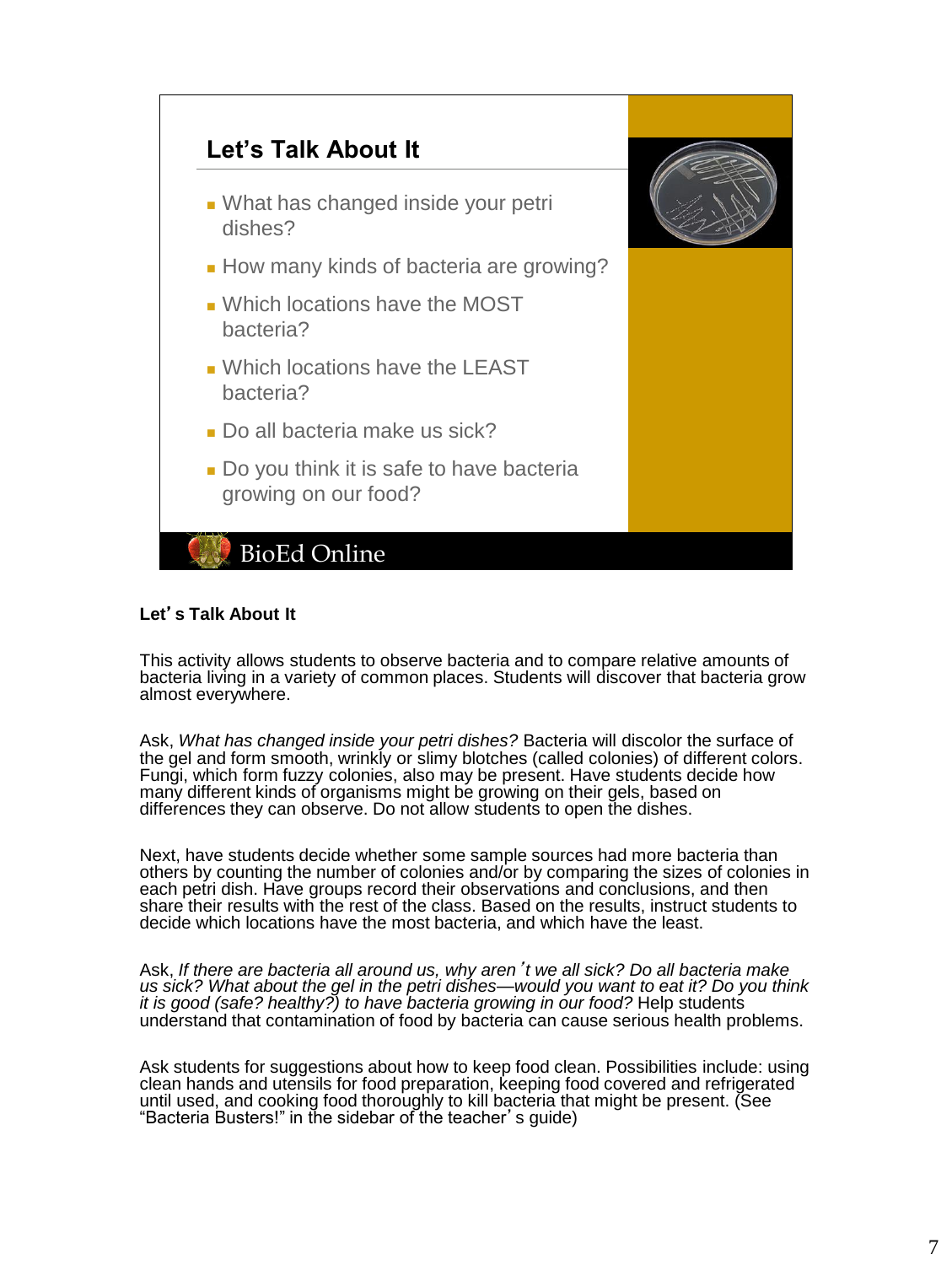# **Reference**

Moreno N., and B. Tharp. (2011). *The Science of Food: Teacher*'*s Guide.* Fourth edition. Baylor College of Medicine. ISBN: 978-1-888997-76-7. Development of this student activity was supported, in part, by grant numbers R25 ES06932 and R2510698 from the National Institute of Environmental Health Sciences of the National Institutes of Health to Baylor College of Medicine.

# **Image Reference**

Photo © Geoffrey Whiteway. Licensed for use.

## **Key Words**

lesson, experiment, bacteria, bacterium, food, fungi,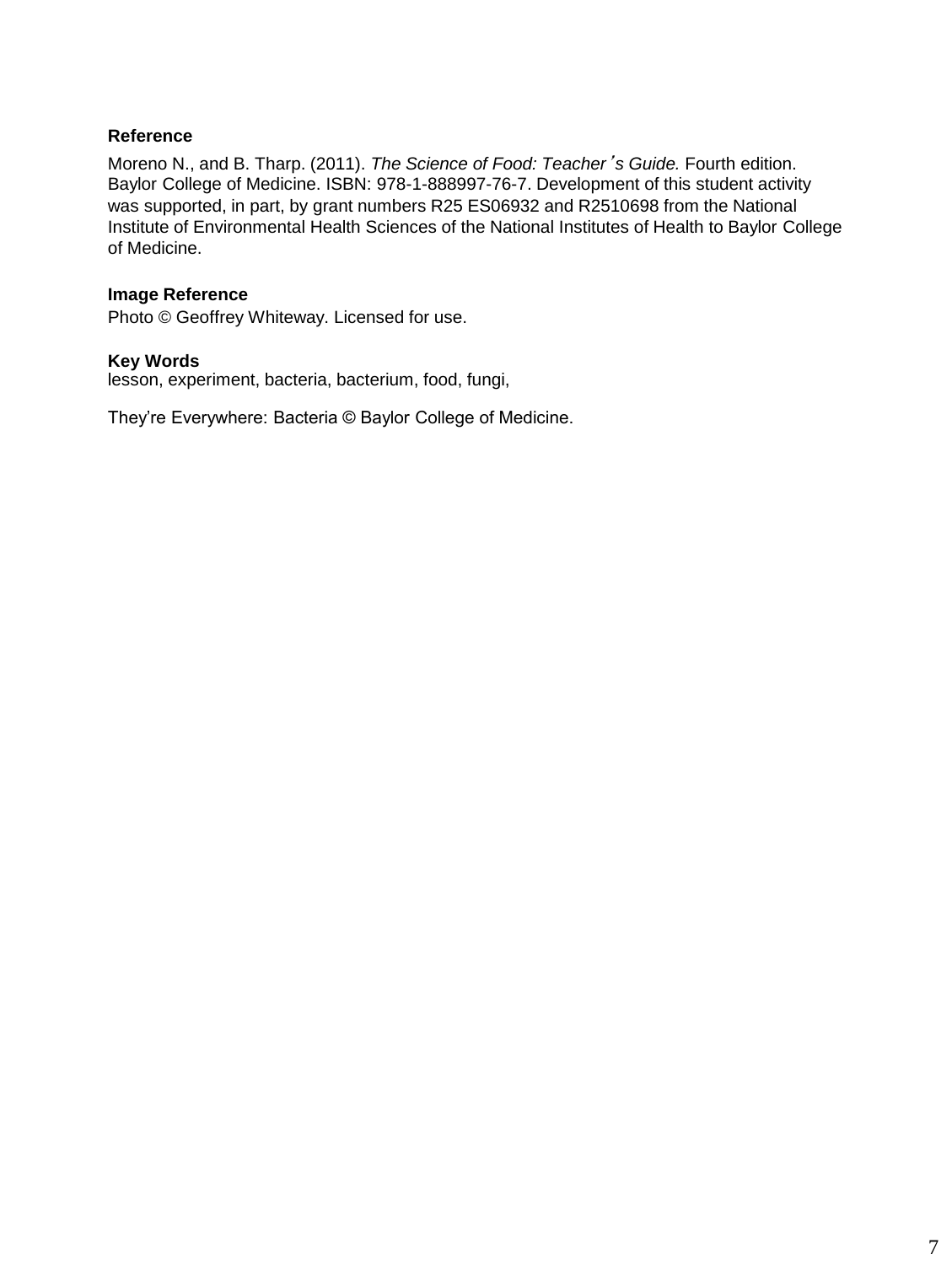

# **The Science of Bacteria**

In this activity, students observed the following properties of bacteria and how it relates to food-borne illnesses.

- **Bacteria are everywhere.** Bacteria are the most numerous of all things living on our planet. However, they are so tiny that it is not possible to see a bacterium (a single bacteria) without the aid of a microscope. Most bacteria must be magnified at least 400 time to be seen with the naked eye. Each bacterium consists of one cell capable of reproducing very rapidly. In fact, one bacterium cell can produce millions of others in just one day. Bacteria are everywhere. They can be found on nearly every surface—including skin. They also are found in the digestive tract, the mouth, throat and intestines. However, they are not found anywhere inside the tissues of the body or in the blood of healthy persons.
- **Bacteria need food to grow.** In the laboratory, bacteria are grown in nutrient agar, a medium derived from algae which provides bacteria with the sugars and nutrients needed to survive in a petri dish.
- **Bacteria are important decomposers, but they also can cause many different diseases.** Bacteria are essential in many ways. They are important decomposers in almost all ecosystems. Photosynthetic bacteria (also known as blue-green algae) are vital producers in aquatic ecosystems. Bacteria in the intestines of animals help break down some large food molecules during digestion. However,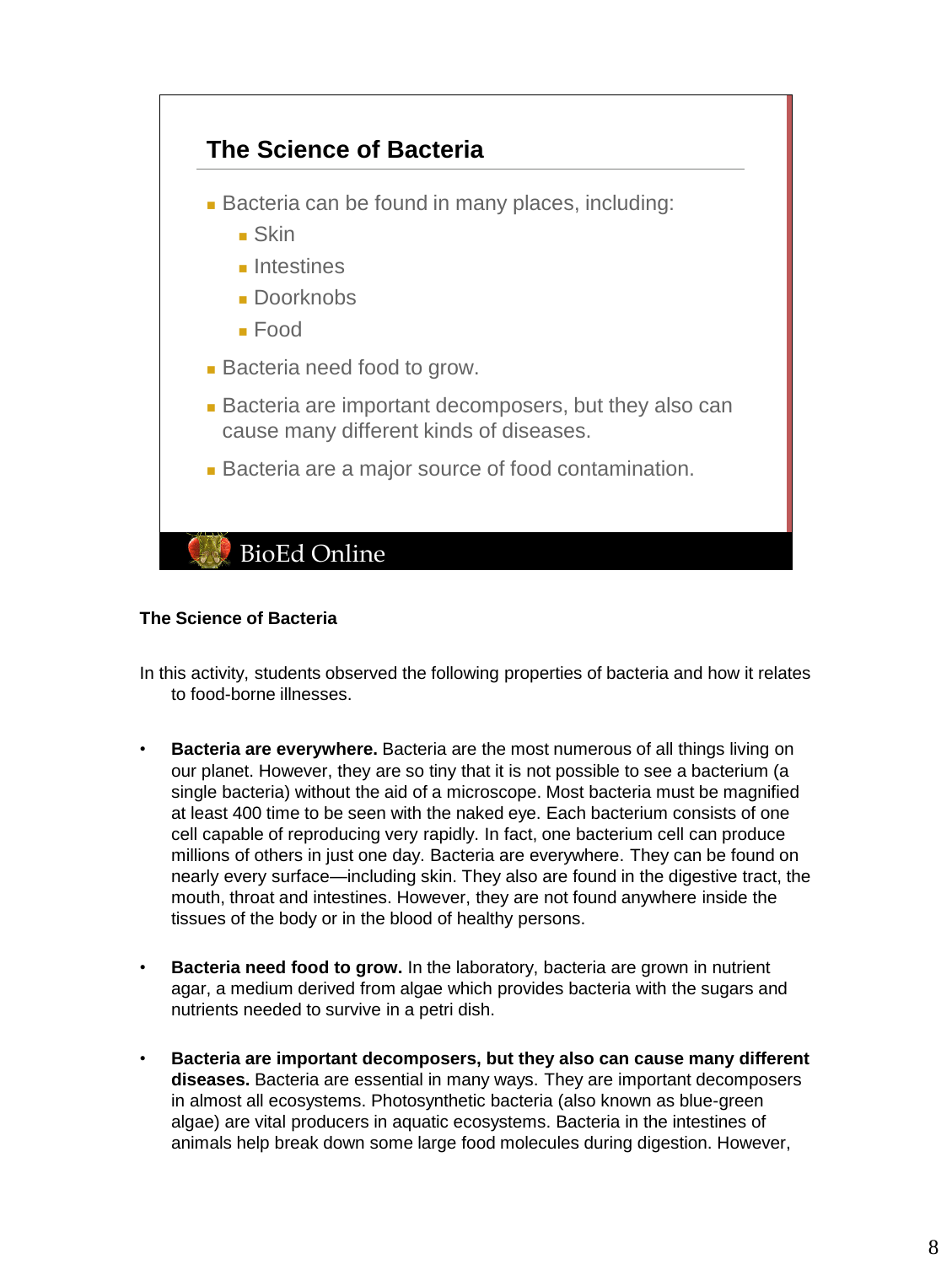bacteria also can cause serious problems with food. Since they are everywhere, it is easy for bacteria to contaminate food and cause it to spoil. The slime you see on food that has been in the refrigerator too long is made of clumps of bacteria and, sometimes, fungi as well. Eating spoiled food can make humans and other animals sick.

• **Bacteria are a major source of food contamination.** Bacteria can be transferred to food when people do not wash their hands after using the bathroom, changing a diaper or playing with pets. Some foods, especially meats, can have bacteria on their outside surfaces. These bacteria can be transferred to other foods if utensils and cutting boards used in food preparation are not washed with soap and water.

## **Reference**

Moreno N., and B. Tharp. (2011). *The Science of Food: Teacher*'*s Guide.* Fourth edition. Baylor College of Medicine. ISBN: 978-1-888997-76-7. Development of this student activity was supported, in part, by grant numbers R25 ES06932 and R2510698 from the National Institute of Environmental Health Sciences of the National Institutes of Health to Baylor College of Medicine.

#### **Key Words**

bacteria, skin, intestines, food, disease, food-borne illness, food contamination, stomach, digestive tract,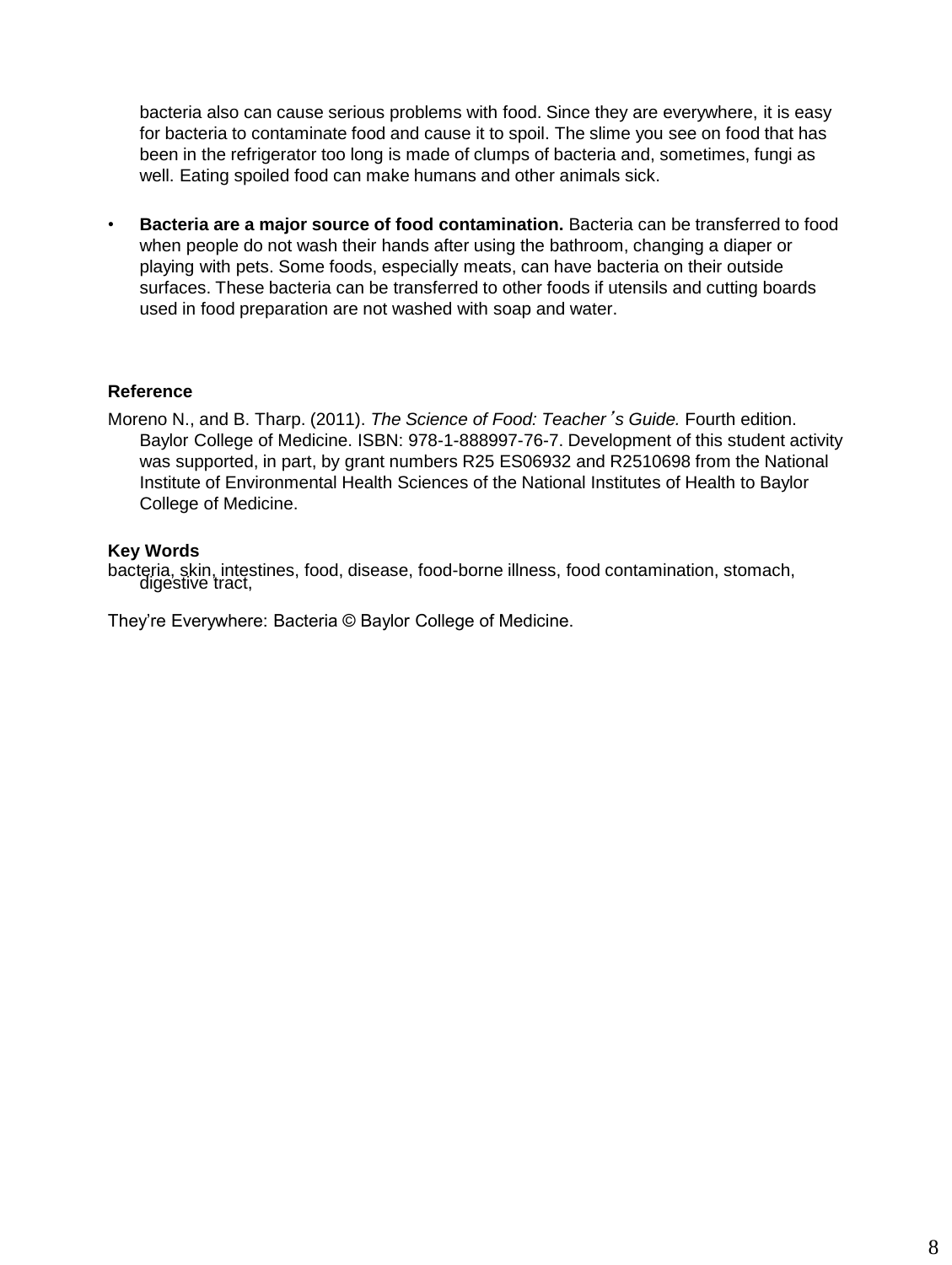

## **Extensions**

•Design additional experiments to test for the presence of bacteria. For example, students can test bacteria levels in water from different sources. Or, they can conduct and experiment to see which kinds of food grow the most kinds of bacteria or become spoiled most quickly by bacteria.

•Have students investigate two similar samples, with one sample grown at room temperature and the other grown in a refrigerator.

•Have students do research in the library or on the Internet to answer the question, "How many good uses of bacteria can you find?"

#### **Reference**

Moreno N., and B. Tharp. (2011). *The Science of Food: Teacher*'*s Guide.* Fourth edition. Baylor College of Medicine. ISBN: 978-1-888997-76-7. Development of this student activity was supported, in part, by grant numbers R25 ES06932 and R2510698 from the National Institute of Environmental Health Sciences of the National Institutes of Health to Baylor College of Medicine.

#### **Image Reference**

Photo courtesy of NASA. http://science1.nasa.gov/science-news/science-at-